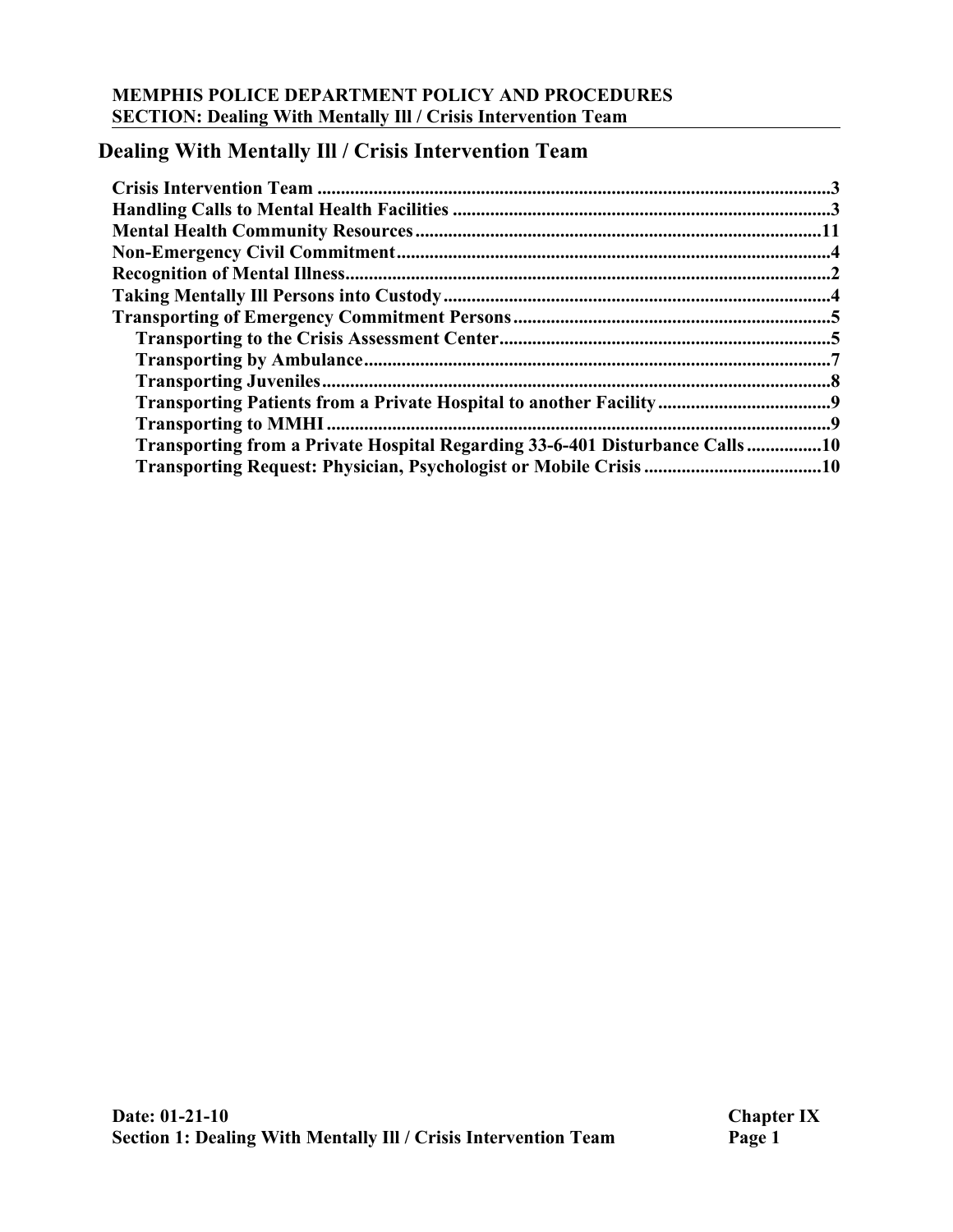# **I. Recognition of Mental Illness**

Signs or symptom which may indicate the presence of Mental Illnesses:

- Loss of memory/disorientation
- Delusions These are false beliefs that are not based in reality. The individual will often focus on persecution or grandeur (he/she is God)
- Depression
- Hallucinations hear voices, or see, smell, taste or feel things
- Manic behavior accelerated thinking and speaking or hyperactivity with no or little need for sleep - may also be delusional
- Anxiety feelings are intense, state of panic or fright
- Incoherence difficulty expressing themselves, disconnected ideas and/or thoughts
- Response may process information more slowly

When an officer recognizes that they are potentially dealing with a mental consumer, they should consider applying some of the following de-escalation techniques. If the person is actively violent the officer may request assistance from a CIT Officer.

The officer should:

- Assess safety issues
- Introduce yourself and attempt to obtain the person's name.
- Remain calm and avoid overreacting
- Be helpful
- Present a genuine willingness to understand and help
- Speak slowly, low tone -- using short sentences repeating
- Move slowly
- Remove distractions or disruptive people from the area
- Demonstrate "active listening skills" i.e., summary of verbal communications.

The officer should NOT:

- Engage in behaviors that can be interpreted as aggressive.
- Allow others to interact simultaneously while you are attempting to talk to the person and to stabilize the situation.
- Corner, or be cornered: (Give the person expanded space and ensure that you, the officer, has expanded space and a safe exit, if it should become necessary).
- Raise your voice, use a sharp edge in your speaking, or use threats to gain compliance.
- Attempt to gain compliance based on the assumption that the person is as reasonable about things as you are.
- Argue

Officers will receive entry level training regarding recognition and interaction with mentally ill persons. Refresher training will be given a minimum of every three years, and will be given at in-service training, or in the form of a training alert tape. (41.2.8 a, c, d, e)

#### **II. Crisis Intervention Team**

#### **Date: 01-21-10 Chapter IX Section 1: Dealing With Mentally Ill / Crisis Intervention Team** Page 2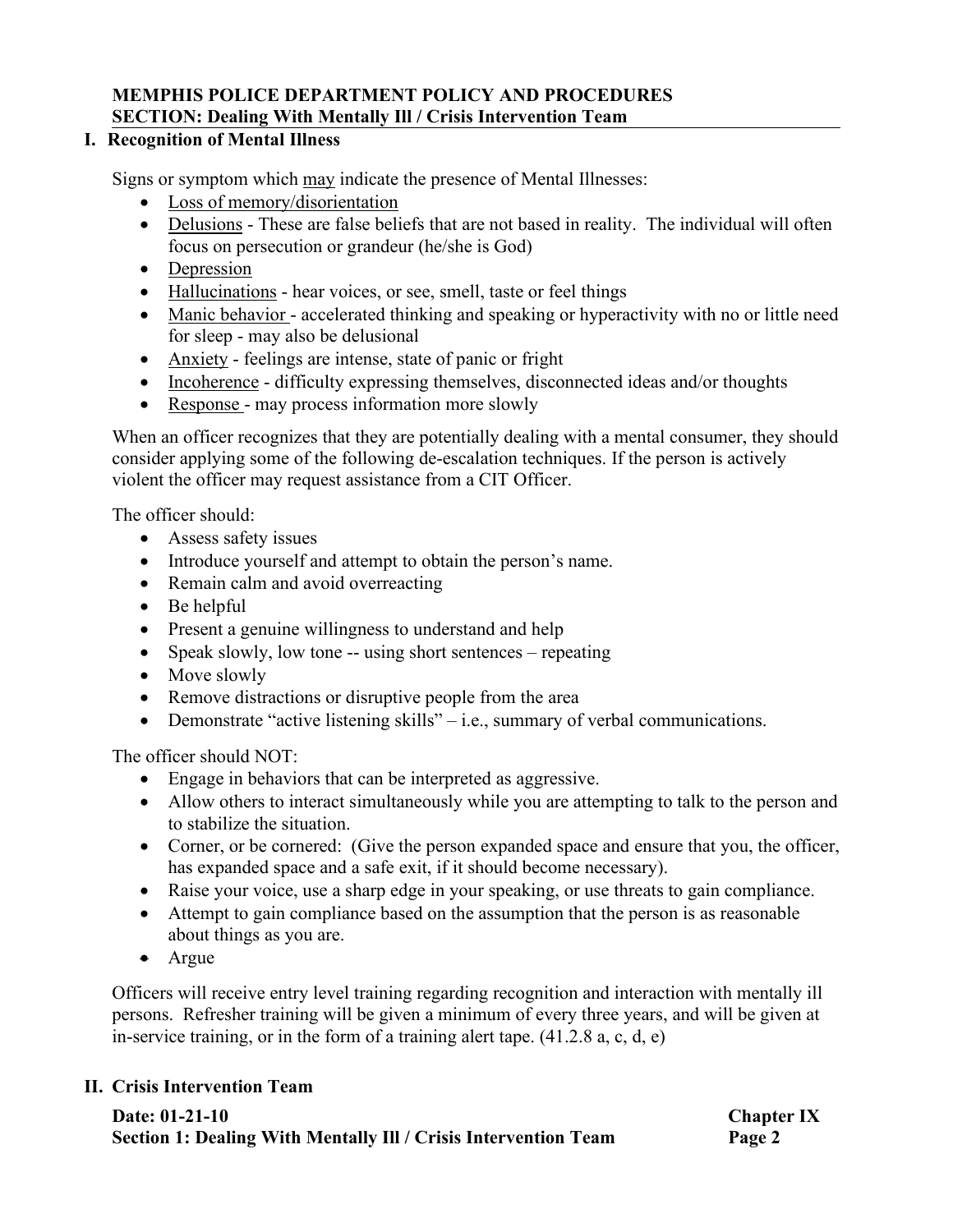The Crisis Intervention Team is made up of volunteer officers from each Uniform Patrol Precinct. C.I.T. Officers have received specialized training with regard to mental disturbance type events.

C.I.T. Officers currently respond to regular police service calls, in addition to mental disturbance crisis events.

On all police service calls involving mentally ill individuals in a disturbance/crisis event, the dispatcher will dispatch the nearest available precinct (city wide) C.I.T. car(s), along with necessary police patrol cars.

The C.I.T. Officer(s) on the scene of a mental crisis call has the duty and responsibility of that scene event and, if necessary, should advise other officers of request(s) that supports a team effort for a safe and appropriate disposition. The C.I.T. Officer(s) will maintain scene responsibility unless otherwise directed by a Supervisor. C.I.T. Officers also have the responsibility of completing a "C.I.T. STAT SHEET" Form.

If a C.I.T. car (city wide) is not available for a crisis call, the dispatcher will send the appropriate patrol cars. In this event, the dispatcher is to advise the patrol cars that "no" C.I.T. unit is available. The first officer(s) on the scene of a mental disturbance where a C.I.T. Officer(s) is not available for that response will weigh the situation based on the information and circumstances as presented and/or known. If in a situation that the scene officer reasonably concludes that a C.I.T. Officer(s) is necessary the scene officer(s) will request the dispatcher to "clear" a C.I.T. car(s). The dispatcher, in accordance with the officer's request, will contact the closest C.I.T. car that is available to "clear", and dispatch the C.I.T. car to the requested scene.

#### **III. Handling Calls to Mental Health Facilities**

- **A.** If a treating facility feels that a person is of sufficient mental stability to be allowed a pass or furlough from the institution and that individual does not return, the person is probably not a candidate for police action. However;
- **B.** If a person has escaped from an institution and constitutes a danger to himself/herself or others, officers of this department shall cooperate in the apprehension of the person, which includes taking a missing person report and, subsequently, if apprehended, returning him or her to the reporting facility.
- **C.** If the mental patient has pending criminal charges, officers of this department will take all appropriate action to apprehend the individual and, likewise, return the party to the reporting facility until such time he or she is released for the purpose of criminal prosecution.
- **D.** If the patient, while away from the institution, commits a criminal offense or sustains injury during the course of the apprehension, the officer should initially transport the patient to the Regional Medical Center and the County will make arrangements to deliver the individual to the reporting facility.

#### **IV. Non-Emergency Civil Commitment**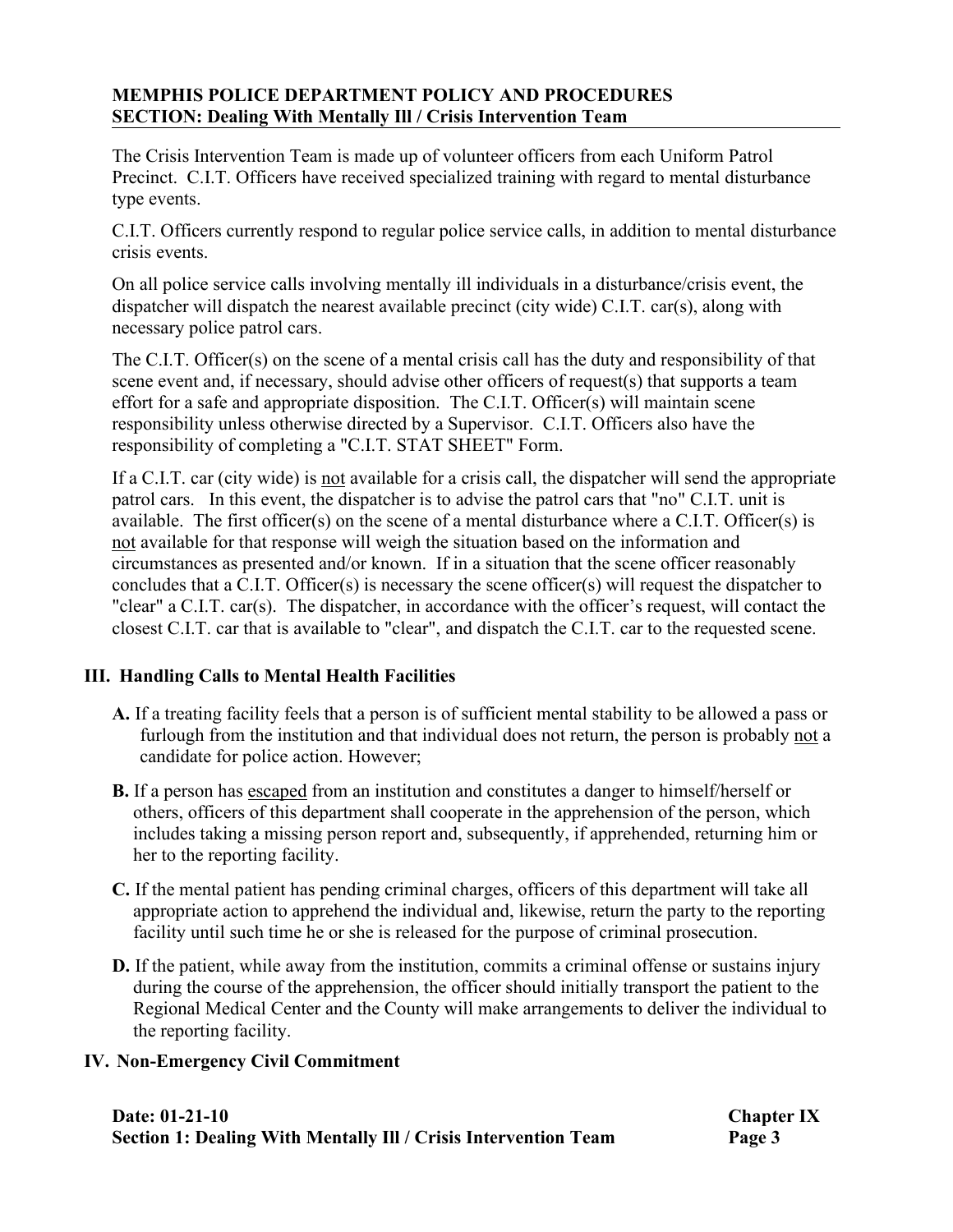When an officer receives a request for information as to a Non-Emergency Civil Commitment, the officer may advise the citizen as follows:

A petition may be filed by a family member in Probate Court seeking to have the individual examined by doctors. This procedure, under T.C.A 33-6-504, allows treatment to be ordered for persons who are suspected to be mentally ill, but does not fit the guidelines for a TCA 33-6-401 emergency commitment.

In the event an officer is ever involved in any type of dispute with a citizen regarding this policy a Commanding Officer will be called to the scene.

# **V. Taking Mentally Ill Persons Into Custody:**

The State Mental Health law has defined and established the right of law enforcement officers to take alleged mentally ill people into custody for evaluation.

The only time a mentally ill person can be taken into custody solely for being mentally ill is in an "Emergency Commitment" situation. (With one exception: Non-Emergency Civil Commitment through Probate Court TCA 33-6-504).

Officers can and should take a person into custody who appears to be mentally ill AND poses an immediate substantial likelihood of serious harm because of the mental illness. A "substantial likelihood of serious harm" is defined as:

#### IF AND ONLY IF:

A person has threatened or attempted suicide or to inflict serious bodily harm on himself, OR

The person has threatened or attempted homicide or other violent behavior, OR

The person has placed others in reasonable fear of violent behavior and serious physical harm to them, OR

The person is unable to avoid severe impairment or injury from specific risks, AND

There is a substantial likelihood that such harm will occur unless the person is placed under involuntary treatment.

Authorization to take a person into TCA 33-6-401 custody may be given by: a licensed physician/ health care psychologist or mobile crisis team social worker.

It is important to note that the emergency commitment law is intended to allow a police officer to act in order to prevent a person from harming himself/herself or others. The person does not have to be violent at the time the officer arrives on the scene. The person may be taken into custody when the officer arrives, and there is sufficient information available to lead the officer to a reasonable belief that the person is dangerous. This belief can be based on statement of the person, witnesses, family members, and on the physical scene itself (broken dishes, windows, furniture, torn clothing, weapons, etc.)

This determination is basically the same as any other probable cause determination. It can consist of minor facts or consist entirely of one fact (ex: the person is wandering around in traffic talking to himself/herself). The officer must simply be able to decide the issue of: "If I don't do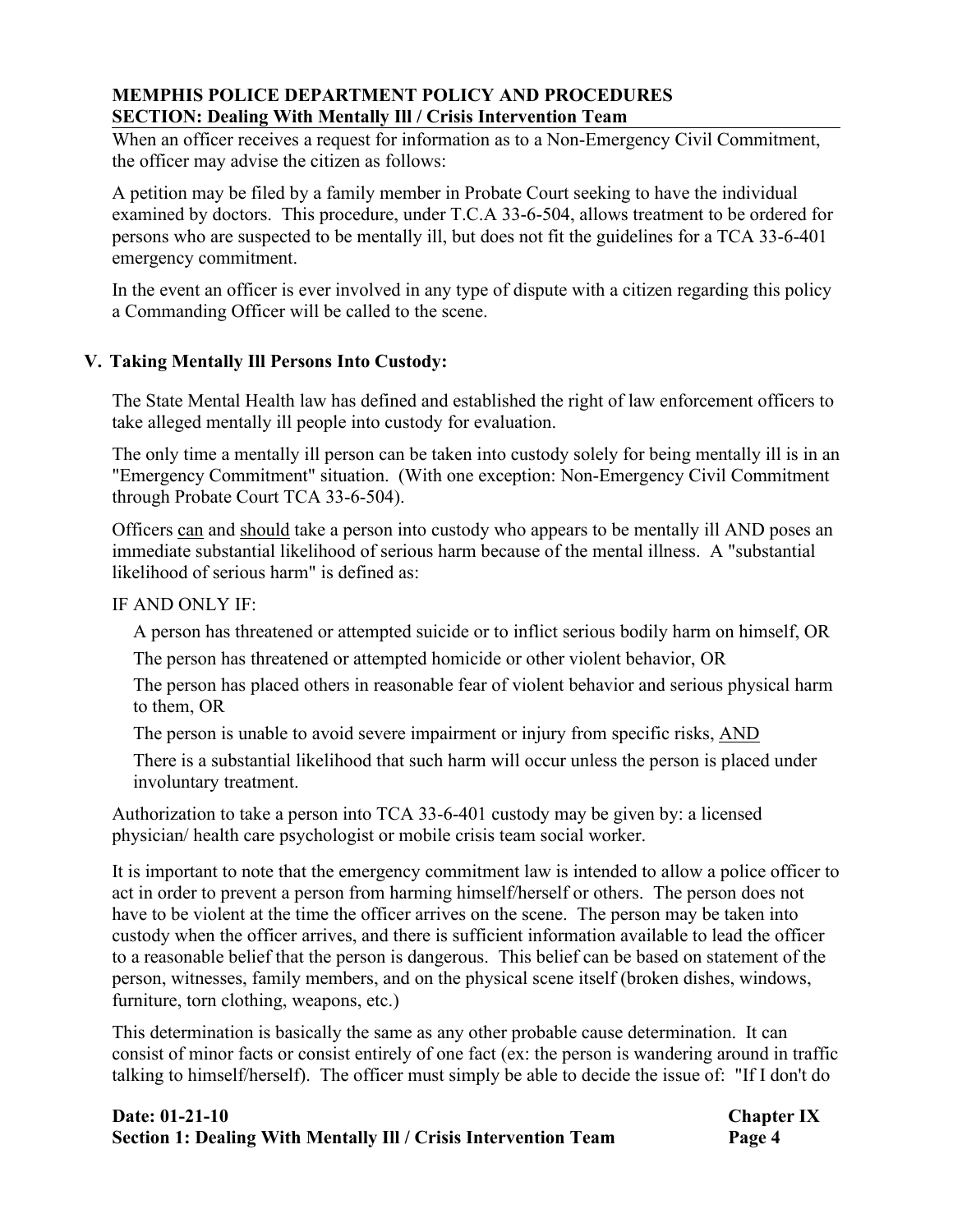something, this person is going to hurt himself/herself or someone else."

The intent of the law is that the officer will be able to take a person into 33-6-103 custody if he/she feels that the failure to do so will probably result in physical harm to the person or others.

When an officer takes a mentally ill person into custody through this process, the officer should transport the individual according to procedures outlined in Section VI below.

#### **VI. Transporting of Emergency Commitment Persons** (TCA 33-6-401)

#### **A. Transporting to the Crisis Assessment Center:**

- 1. When transporting becomes necessary regarding a TCA 33-6-401 call, then such transporting will be to the Crisis Assessment Center. An officer is authorized to take a person into custody if a licensed physician / health care psychologist or a mobile crisis team social worker advises the officer the person is subject to custody under TCA 33-6- 401. An officer may also transport based on information and/or personal observations that can substantiate a T.C.A. 33-6-401 custody arrest. Call locations may include: Street, Private Residence, Public Locations, Non-Hospital Facilities - I.E. Mental Health Center, Doctor's Office, Crisis Stabilization Unit, et cetera.
- 2. 33-6-401 Arrest Tickets: The original and one copy are to be left at the Crisis Assessment Center. Officers will follow the procedures below, when transporting individuals to the Crisis Assessment Center for treatment:
	- a. Officers may park in the curved lane next to the south side main entrance to the building. Officers should not block the access ramp under the canopy.
	- b. Officers will enter the building through the front door and take the elevator to the second floor. Between the hours of 11 PM and 7 AM, the doors could be locked if the front desk security guard is making rounds. If this occurs, officers should have the dispatcher call the CAC, 577-9400, for entry.
	- c. **Officers will use the lock boxes located outside of the elevators on the second floor to secure their weapons before entering the facility.**
	- d. Officers will be directed to take the individual into the assessment rooms or holding tank before turning in the paperwork and briefing CAC personnel about the individual at the front desk.
	- \* The holding tank is provided for individuals who display violent behavior. If the holding tank and all rooms are occupied, and officers may be asked to wait with an individual until space becomes available.
- 3. In the event that the Crisis Assessment center refuses to accept a person due to their medical needs, an officer will be directed to transport the person to the Med. Upon arrival at the Med, the officer should check the person in and notify Med Security for release of custody. Med personnel will contact the Crisis Assessment Center (577- 9400) about assessing the person.
- 4. If the situation warrants, and the person is violating a criminal statute, then the person

#### **Date: 01-21-10 Chapter IX Section 1: Dealing With Mentally Ill / Crisis Intervention Team** Page 5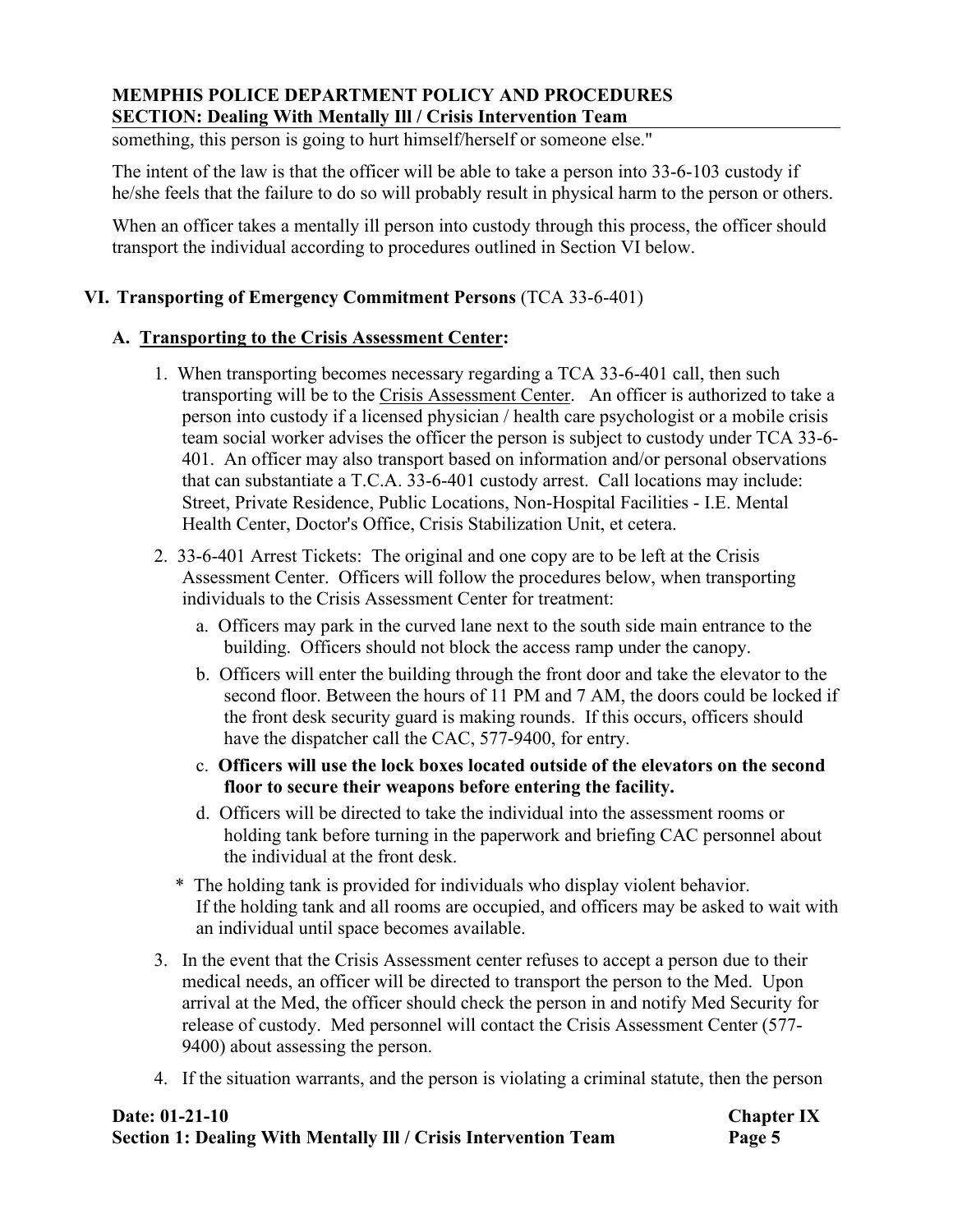may be charged with a criminal offense. The CAC will not accept persons with a warrant(s) or criminal charges. Persons with warrant(s) or criminal charges should be taken to the Med ER. If a patient (TCA 33-6-401) is brought to the MED ER then the following procedures should be completed by the arresting officer:

- a. Arresting Officer completes Hold Ticket (leave Hold Ticket with MED Officers.)
- b. Arresting Officer completes original Arrest Ticket and leaves it at the MED Holding Station.
- c. Arresting Officer proceeds to the 24 hour Clerk's Office and submits an Affidavit of Arrest (misdemeanor or straight charge felony) regarding above mentioned arrested subject. 24 Hour Clerk maintains holding of signed Affidavit. Arresting Officer does NOT submit an arrest ticket to the Clerk nor to the CDO.
- 5. Patient/Prisoner with pending criminal charges who is subsequently referred to MMHI from the Med will be transported by a Med Officer when sufficient staff is available and delivered to MMHI with the following documents:
	- a. Copy of the Arrest Ticket
	- b. Certificate of Need
	- c. The original and copy of Hold Ticket. The transporting officer will return a signed copy (by MMHI Personnel) of the Hold Ticket back to MPD MED Holding Station.
- 6. After Patient/Prisoner has been delivered to MMHI the transporting officer will proceed immediately to the CJC Sally Port and submit the Original Arrest Ticket of the Patient/Prisoner. Note: Emergency Commitment Charge is to be marked out - only criminal charges will be accepted. Detention Officer will confirm by phone the Patient/Prisoner is in fact detained at MMHI. On confirmation of this detention a booking number will be placed on the submitted arrest ticket.
- 7. After transporting officer receives the arrest ticket with a booking number the officer will proceed to 24 Hour Clerk's Office and then to the CDO Office. The officer will advise the 24 Hour Clerk an Affidavit is held on file. (Arresting officer has submitted an Affidavit after the Patient/Prisoner had been taken to the Med for Emergency Commitment Evaluation.)
- 8. If the Patient/Prisoner is NOT referred to MMHI for further TCA 33-6-401 proceedings then the patient will be transferred to the CJC Sally Port by a transporting officer following normal arrest booking procedures. Transporting Officer will continue booking procedures as outlined in number 7 above.
- 9. If the Patient/Prisoner is taken into custody for TCA 33-6-401: No new criminal charges, **but** a warrant check has indicated an outstanding criminal warrant then:
	- a. Warrant is to be verified and a Warrant Number is to be obtained from Fugitive Squad.
	- b. Patient/Prisoner is transported to Med Holding.
	- c. Arresting Officer completes MED Hold Ticket. (Hold Ticket is left with MED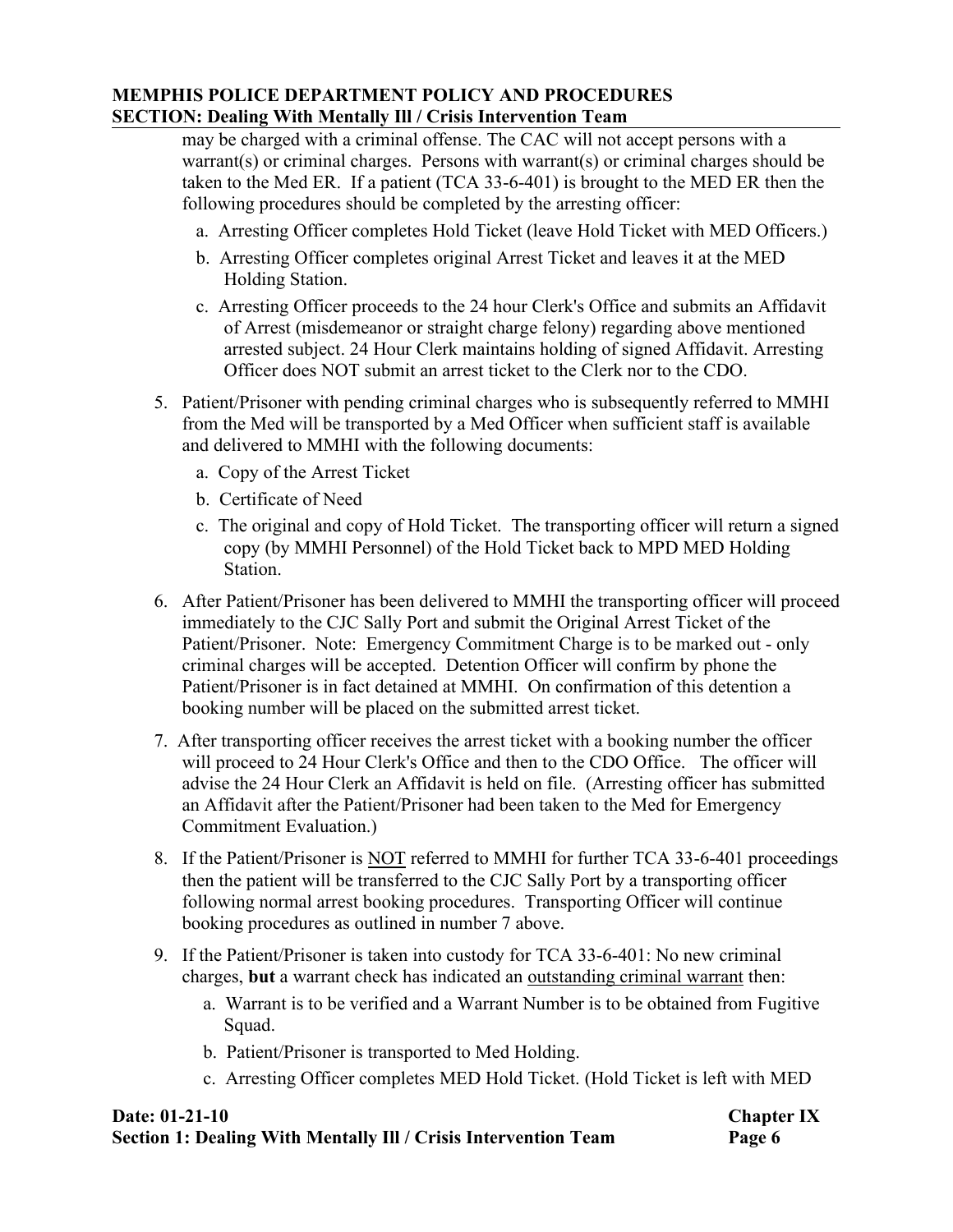#### Officers.)

- d. Arresting Officer completes original Arrest Ticket noting facts pertaining to TCA 33-6-401 custody, also including information regarding verified warrant (Warrant Number). After completing tasks (a) - (d) the arresting officer may return to service.
- e. Patient/Prisoner with outstanding warrant who is subsequently referred to MMHI from the Med will be transported by a Med Officer when sufficient staff is available and delivered to MMHI with the following documents: 1) Copy of the Arrest Ticket
	-
	- 2) Certificate of Need
	- 3) The original and copy of Hold Ticket. The transporting officer will return a signed copy (by MMHI Personnel) of the Hold Ticket back to MPD MED Holding Station.
- f. After Patient/Prisoner has been delivered to MMHI the transporting officer will proceed immediately to the Fugitive Squad and submit the Original Arrest Ticket of the Patient/Prisoner. Note: Emergency Commitment Charge is to be marked out. Notation of an Outstanding Warrant and Warrant Number should be noted in the Arrest Ticket Narrative. Fugitive Squad Personnel are to be advised Patient/Prisoner is being held at MMHI. After completion of this task the transporting officer may return to service.
- g. If the Patient/Prisoner is NOT referred to MMHI for further TCA 33-6-401 proceedings then the Patient/Prisoner and the original Arrest Ticket will be transported to the Shelby County Fugitive Squad at 201 Poplar following normal procedures.

#### **B. Transporting by Ambulance** (Med or Private Hospital):

- 1. In the event of an attempt suicide, injury or illness, paramedics will address the patient's (33-6-401) need for medical and transportation services. In addition to TCA 33-6-401 facts, if ANY of the following circumstances exists then the patient should be transported to the MED:
	- a. Patient is out of control (acting out) and presents the likelihood of a continued confrontational encounter.
	- b. No private hospital is willing or has agreed to accept the patient.
	- c. Possibility of criminal charges.
- 2. The patient may be transported to a private hospital under each of the following procedures (non-custody):<br>a. The patient (33-6-401) is in need of medical attention as a result of an attempt
	- suicide.
	- b. The patient is cooperating with paramedics and there is no evidence or information that would support further violence.
	- c. A private hospital has agreed to accept the patient.

#### **Date: 01-21-10 Chapter IX Section 1: Dealing With Mentally Ill / Crisis Intervention Team Page 7**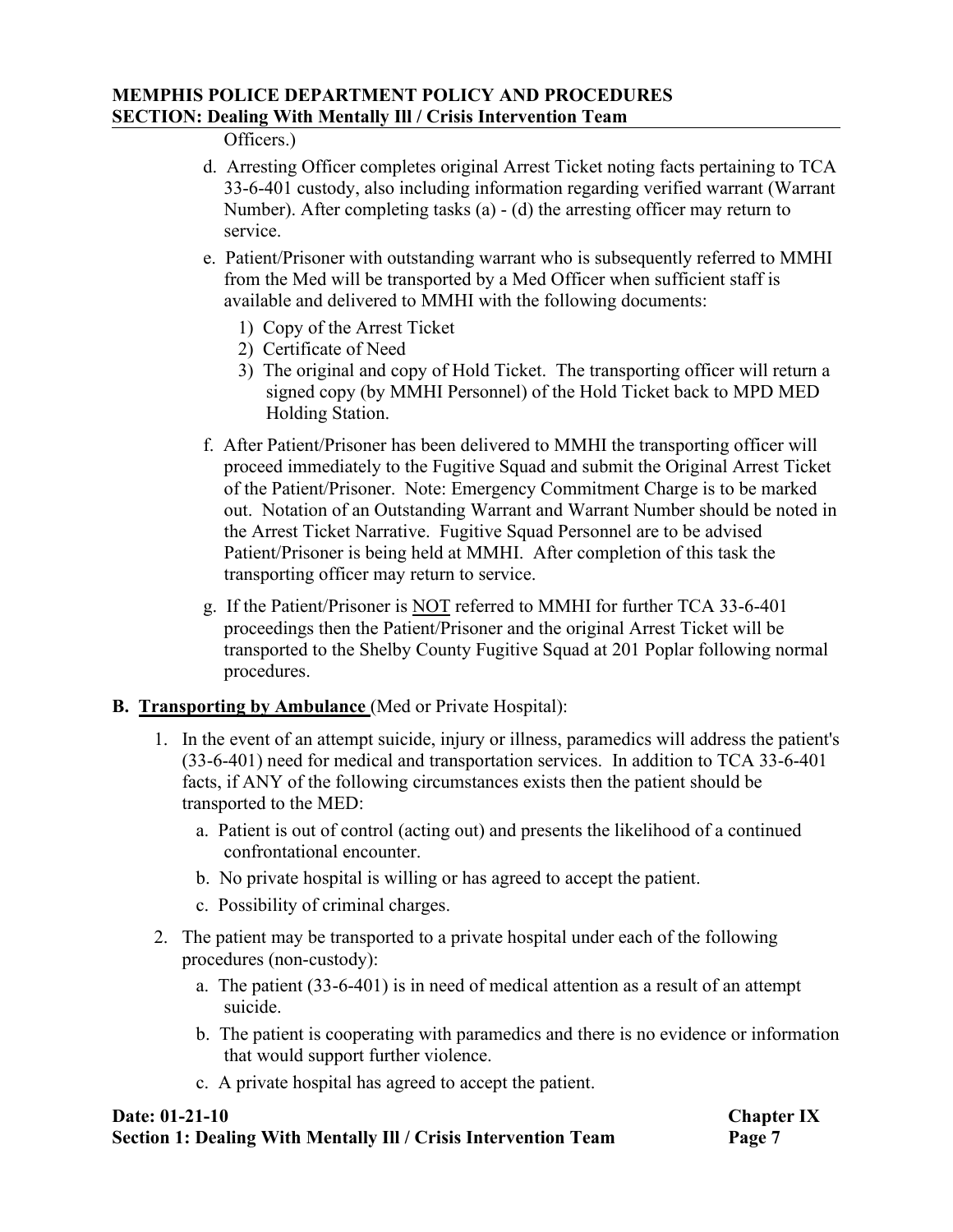Note: The receiving hospital has the responsibility to treat the patient for medical and psychological concerns (first signature evaluation if necessary). Officers are not required to accompany paramedics or maintain a presence at a receiving hospital. The patient is not under TCA 33-6-401 "arrest". Officers will take an Attempt Suicide Report.

- 3. If a 33-6-401 patient is in need of medical care and the paramedics request police assistance or intervention regarding transporting, officers will charge the patient with TCA 33-6-401 (Emergency Commitment). The patient is to be transported to the MED, and an arrest ticket is to be submitted. If requested, an officer will accompany paramedics during transport. The Crisis Center will be contacted by MED personnel.
- 4. If paramedics advise that a patient is medically stable and does not require ambulance service, and the officer can substantiate the charge of TCA 33-6-401, then the officer should transport patient to the Crisis Assessment Center.
- 5. If criminal and emergency commitment charges are placed on a patient in need of medical care then the patient is to be transported to the MED. See also Section A. 3. above.

# **C. Transporting Juveniles:**

- 1. All Juveniles that are taken into TCA 33-6-401 custody who do not require serious medical attention will be transported to Lakeside Intensive Care Assessment Center (ICAC) located at 2911 Brunswick Rd **or** St. Francis Hospital East ER (on Park Ave.). **Officers should "hand write" the arrest ticket for these individuals as there is no way to print the arrest ticket at the facilities.** A copy of the arrest ticket should be forwarded to the C.I.T. Coordinator's Office.
	- a. The following procedures should be followed when transporting an individual to the Lakeside Intensive Care Assessment Center:
		- 1) Officers should park in the circle drive in front of the building.
		- 2) Officers should use the phone in the grey box on the wall by the door to call the office. Officers do not have to dial a number; the phone will immediately ring the office. A staff member will meet officers and take them to the reception area.
			- \* Officers may call ahead to the office at 901-377-4729. If there is no answer at this line, officers may call 901-377-4733. This line will always be answered. This is not required.
		- 3) Once inside, the staff member will take responsibility for the consumer and escort them to the patient waiting room.
		- 4) The staff member will then receive a verbal report from the officer, and make a copy of the arrest ticket.
		- 5) The officer will then be able to return to service.
	- b. The following procedures should be followed when transporting a juvenile to St. Francis Hospital East ER: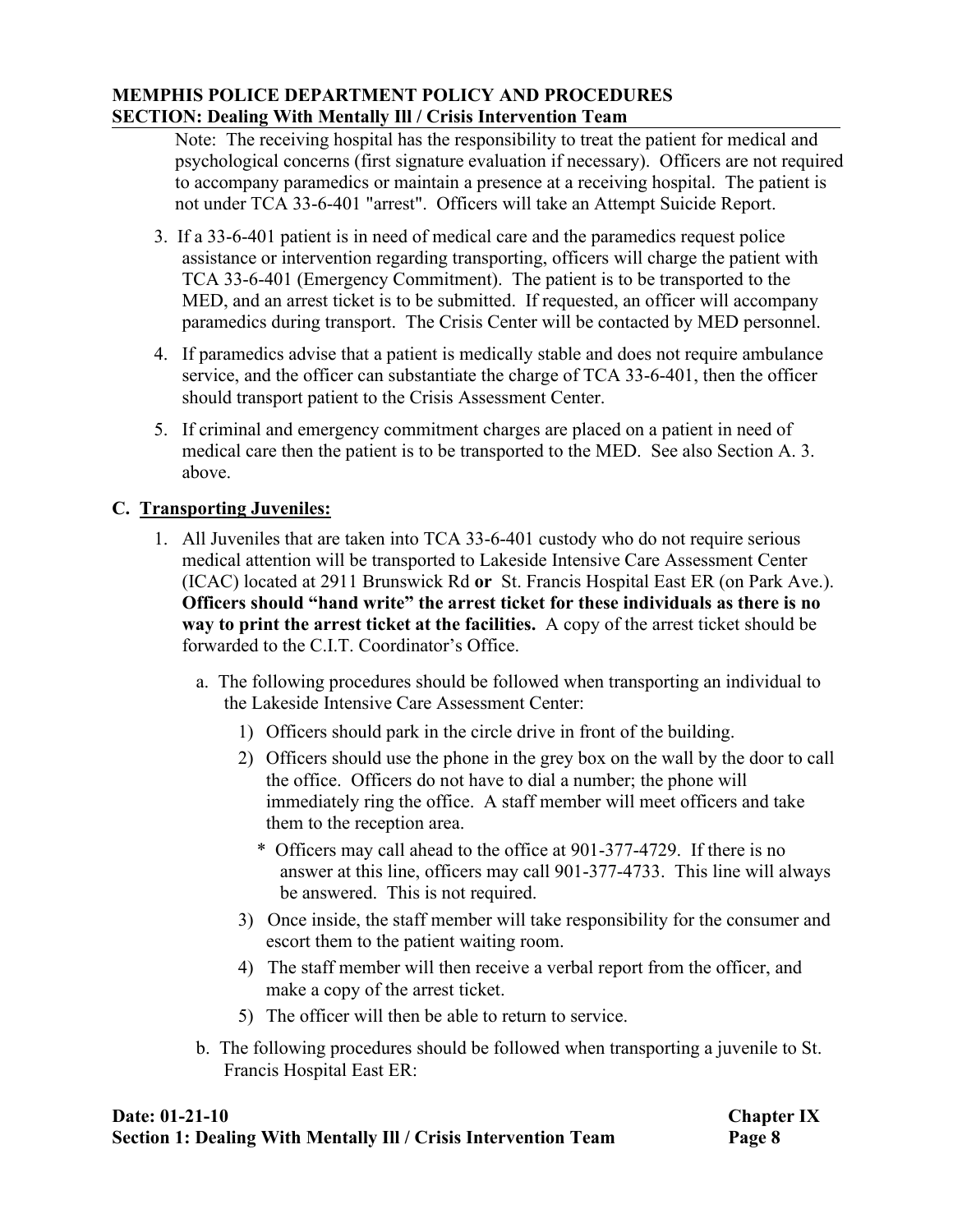- 1) Officers should enter the Emergency Room with the juvenile and advise the ER staff that they have a juvenile transported for Emergency Commitment who needs to go to the Clinical Assessment Center.
- 2) Officers will be directed to the secured area where they will be met by a staff member.
- 3) Officers will submit the arrest ticket, explain any details to the staff for the juvenile to be accepted, and get a copy of the arrest ticket.
- 4) The officer may return to service once the juvenile is secured.
- 2. Juveniles under the age of fourteen (14) who require serious medical attention will be transported to LeBonheur. Juveniles fourteen (14) year of age or older who require serious medical attention will be transported to the MED.

# **D. Transporting Patients (TCA 33-6-401) From A Private Hospital to another Facility:**

- 1. Private hospitals that request transportation to other hospitals or facilities, are to be advised to contact the Shelby County Jail Transport Team or a private ambulance service.
- 2. If a private hospital is unable to obtain the above mentioned transport service then MPD will accommodate a transport to MMHI (ONLY) per the procedures outlined in Section E below.
- 3. Hospital Disturbance Call See Section F below.

# **E. Transporting To M.M.H.I. (State Hospital):**

- 1. CERTIFICATE OF NEED is required.
- 2. Medical Clearance is required. (Medical Clearance Defined: Given by a medical doctor stating that the patient (33-6-401) has no immediate medical problems that require medical intervention.)
- 3. M.M.H.I. approval is required. Hospital should obtain M.M.H.I. staff approval before a patient is transferred. If the patient is not committable to M.M.H.I. then the patient would not be an appropriate 33-6-401 transport.

NOTE: Transporting to M.M.H.I. the officer will: complete an arrest ticket noting the EMERGENCY COMMITMENT and the transport disposition; transport to 951 Court (Admissions); deliver CERTIFICATE OF NEED and Medical clearance documentation and a copy of the arrest ticket. Original arrest ticket (no criminal charges) is to be taken to Med Holding.

# **F. Transporting From Private Hospital Regarding 33-6-401 Disturbance Calls:** (Disturbance on the Scene)

1. A mentally ill person walks in a hospital E.R. and causes a disturbance which jeopardizes the safety of hospital personnel and the public. If the person is exhibiting behavior consistent with TCA 33-6-401 and is not a patient to that hospital and police action is the most prudent response, then officers should affect an emergency custody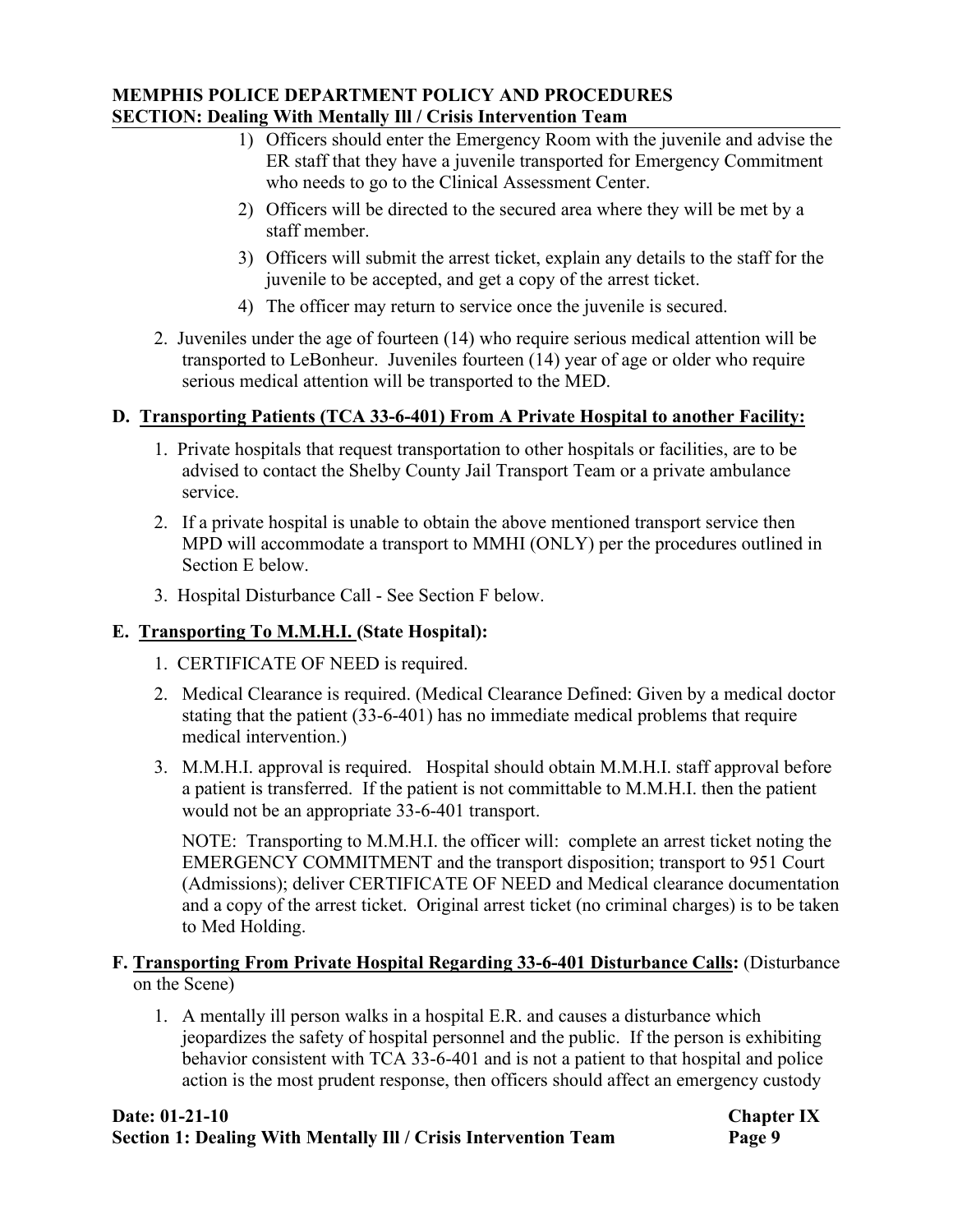arrest (TCA 33-6-401). The officer should transport the patient to the Crisis Assessment Center. If medical attention is required then this should be addressed before the officer assumes a transporting role.

- 2. It is the intent of the Department to cooperate with private hospitals as has been previously outlined in this section (F) and Section (D) above.
- 3. If a First Signature evaluation has not been completed by hospital personnel then the officer should request that the hospital comply with Section E above. In the event that these procedures are not complied with and the patient is in need of TCA 33-6-401 proceedings then the officer should affect an emergency commitment charge. The patient would be transported to the Crisis Assessment Center documenting the TCA statue and the transporting circumstances including the name(s) of hospital personnel who conversed with the officer. A copy of this arrest ticket should be forwarded to the CIT Coordinator in an effort to ensure cooperation between the Department, area hospitals and mental health advocates (National Alliance on Mental Illness).

# **G. Transporting Request: Physician / Health Care Psychologist or Moble Crisis Team Social Worker:** (Non-Hospital Event)

- 1. TCA 33-6-401 allows a licensed physician / health care psychologist or mobile crisis team social worker to authorize custody (TCA 33-6-401) of a patient. The ideal situation would be to have the physician/clinical psychologist meet the officers on the scene and to articulate the facts which substantiates TCA 33-6-401. However, this is not always feasible in every circumstance. If the physician is not present on the scene then the most practical response would be to have the physician communicate with the officer by phone. After conferring with the physician and receiving facts supporting TCA 33-6-401, the officer should transport to the Crisis Assessment Center and note the appropriate details.
- 2. Officers that are requested to take involuntary custody action should consider how reasonable the request for officers to take action is. Most requests will involve "attempt suicide calls". Example: A physician advises officers that he/she has reason to believe that a patient is going to commit suicide, however, the patient does not open his/her door and refuses to talk with officers. Officers should confer with their supervisor. The question is how reasonable would it be to force entry or set up for a barricade? The totality of the facts and circumstances must be considered in order to determine what is a reasonable response and the immediacy to act accordingly.
- 3. There are occasions when a physician / health care psychologist or mobile crisis team social worker will meet an officer on the scene (non-hospital) with a signed Certificate of Need. In this situation the officer would receive facts that support TCA 33-6-401 custody and transport the patient to the Crisis Assessment Center. Transporting the patient to the Crisis Assessment Center completes the requirement of obtaining medical clearance for M.M.H.I. Transporting responsibility ends at the Crisis Assessment Center.